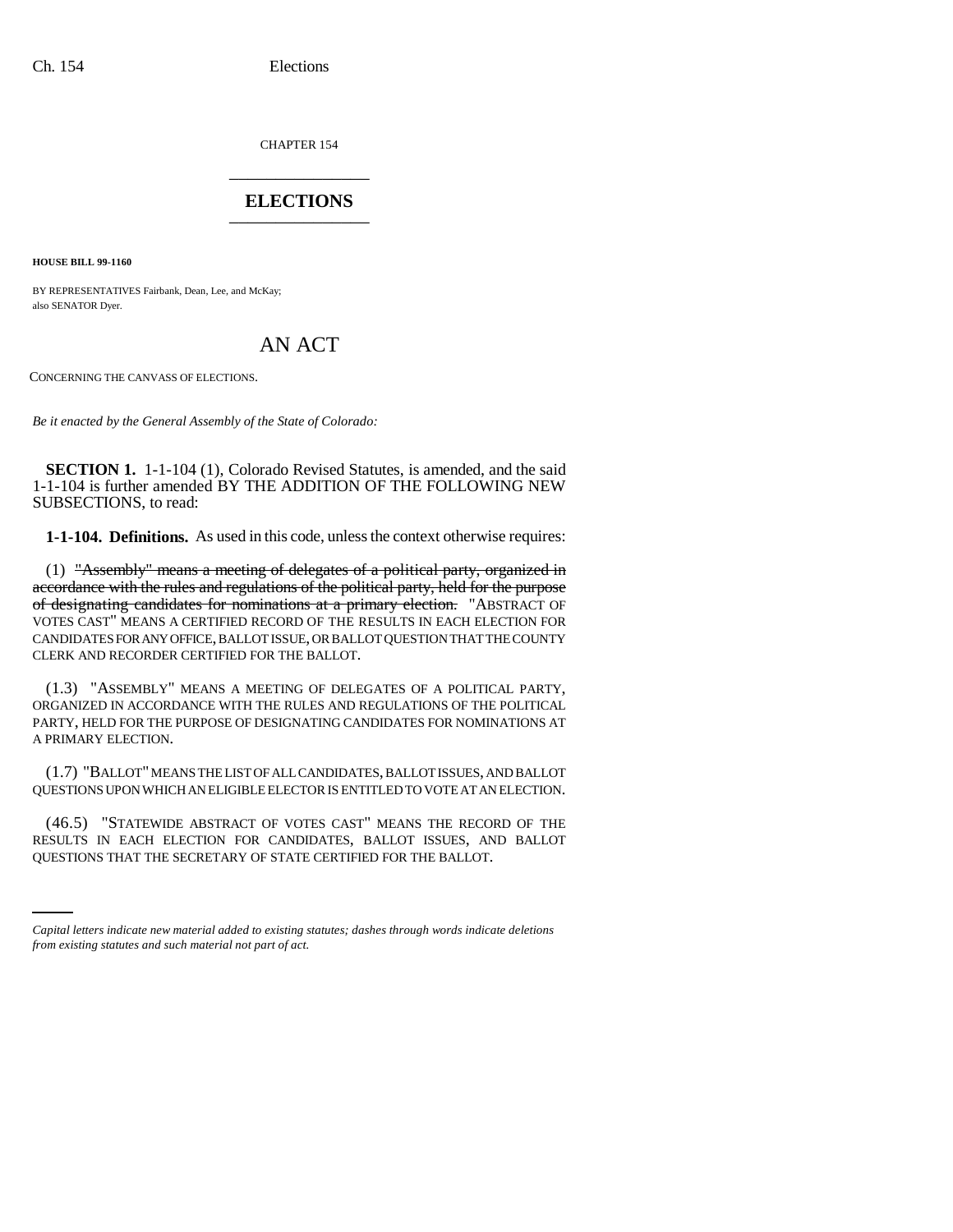# **SECTION 2.** 1-10-101, Colorado Revised Statutes, is amended to read:

**1-10-101. Canvass board for partisan elections - appointment, fees, oaths.** (1) (a) At least fifteen days before any primary, general, or congressional vacancy election, the county chairpersons of each of the two major political parties in each county shall certify to the county clerk and recorder, IN THE MANNER PRESCRIBED BY SUCH CLERK AND RECORDER, the appointment of an eligible elector who is a resident of the county to act as a member of the county board of canvassers ONE OR MORE REGISTERED ELECTORS TO SERVE AS A MEMBER OF THE COUNTY CANVASS BOARD. The two appointees, together with the county clerk and recorder, constitute the county CANVASS board. of canvassers.

(b) If for any reason an appointee to the county CANVASS board of canvassers refuses, fails, or is unable to serve, the appointee shall notify the county clerk and recorder. The county clerk and recorder, by the speediest and most convenient method, shall notify the county chairperson of the political party to which the appointee belongs. The county chairperson shall forthwith appoint another person to the county CANVASS board. of canvassers. If the political party has no county chairperson or vice-chairperson or if a vacancy in the appointment occurs on the date of the meeting of the county CANVASS board of canvassers so that there can be no specific compliance with the provisions of this section, the county clerk and recorder shall make the appointment or shall fill the vacancy as nearly in compliance with the intention of this section as possible.

(2) Each member of the county board of canvassers except the county clerk and recorder CANVASS BOARD APPOINTEE shall receive a minimum fee of fifteen dollars for each day on which the member is actually engaged in opening election returns and making abstracts of the votes cast OF SERVICE. The fee shall be set by the county clerk and recorder and shall be paid by the county for which the service is performed.

(3) Before beginning their duties as members of the county board of canvassers PRIOR TO ASSUMING THEIR DUTIES, the members of the CANVASS board shall take an oath in the following form SWEAR OR AFFIRM THE FOLLOWING: "I, ..................., do solemnly swear (or affirm) that I am an eligible A REGISTERED elector in precinct ...., in the county of ....................; that I am a registered member of the .............. party as shown on the registration books of the county clerk and recorder; and that I will faithfully perform the duties required of a member of the county CANVASS board." of canvassers."

**SECTION 3.** Part 1 of article 10 of title 1, Colorado Revised Statutes, is amended BY THE ADDITION OF A NEW SECTION to read:

**1-10-101.5. Duties of the canvass board.** THE CANVASS BOARD SHALL RECONCILE THE BALLOTS CAST IN AN ELECTION TO CONFIRM THAT THE NUMBER OF BALLOTS COUNTED IN THAT ELECTION DOES NOT EXCEED THE NUMBER OF BALLOTS CAST IN THAT ELECTION. THE CANVASS BOARD ALSO SHALL CERTIFY THE ABSTRACT OF VOTES CAST IN ANY ELECTION.

**SECTION 4.** 1-10-102, Colorado Revised Statutes, is amended to read: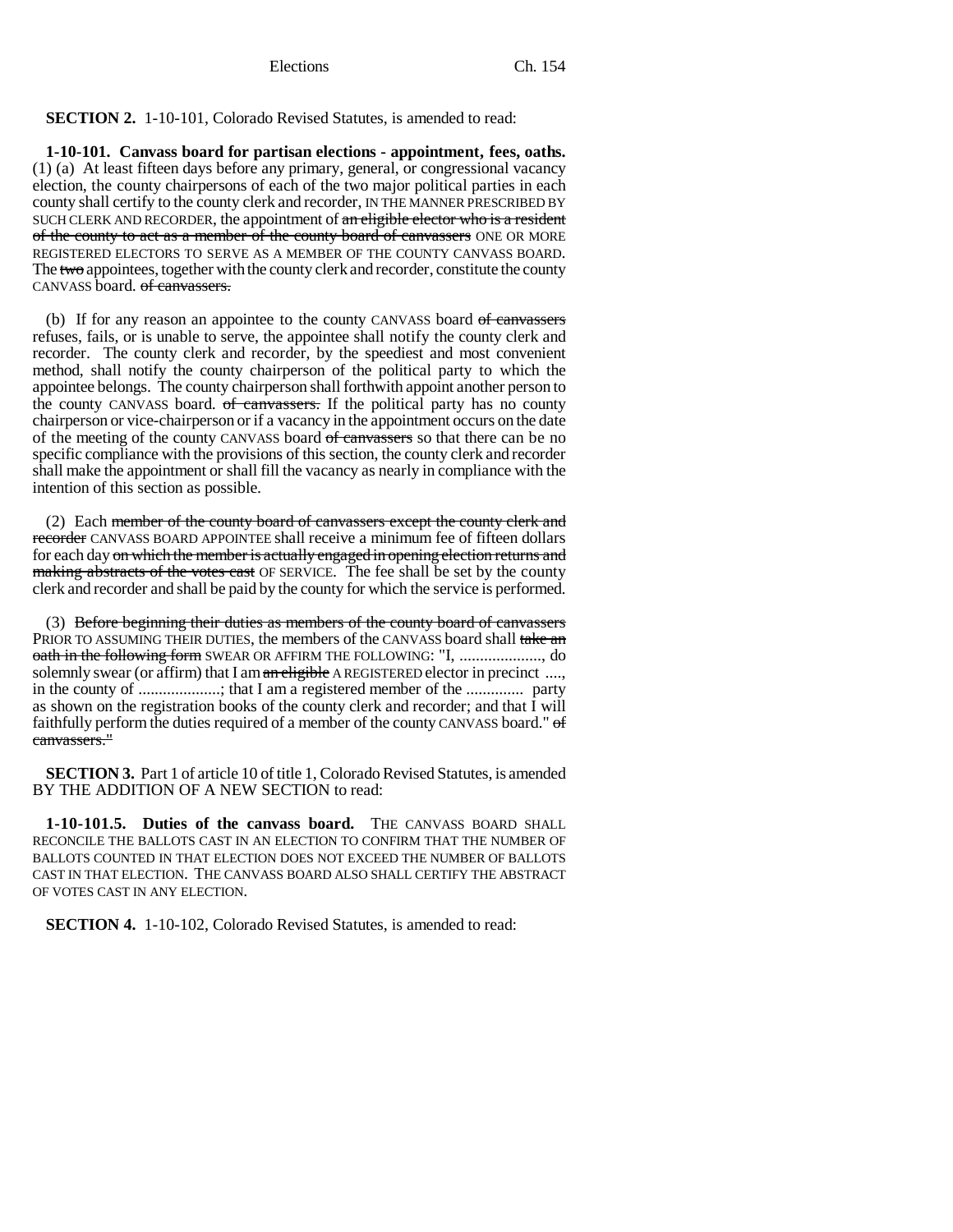**1-10-102. Official abstract of votes cast - certification.** (1) No later than the tenth day after the primary election or the general or congressional vacancy election, the county board of canvassers shall make an official abstract of the votes cast for national and state offices and district offices of state concern. The county clerk and recorder, immediately after the official abstract of votes has been prepared, shall make a copy of the official abstract and shall deliver or transmit it to the office of the secretary of state, who shall file and record a copy of the abstract in a book to be kept for that purpose. The county clerk and recorder shall certify the official abstract and copies and affix to them the county seal SEVENTH DAY AFTER ANY ELECTION COORDINATED BY THE COUNTY CLERK AND RECORDER, THE CANVASS BOARD SHALL COMPLETE ITS DUTIES.

(2) The county clerk and recorder shall certify a list of names of those elected to the county offices and forward that list to the secretary of state.

(3) If a recount of a national or state office or district office of state concern is held and changes in the vote result CHANGES, THE COUNTY CANVASS BOARD SHALL PREPARE AND CERTIFY an amended copy of the official abstract of votes shall be filed with the secretary of state showing the recount results as the official abstract of votes for that county CAST. IF THE VOTE RESULT DOES NOT CHANGE AFTER THE RECOUNT, THE COUNTY CANVASS BOARD SHALL INCLUDE A STATEMENT TO THAT EFFECT IN THE OFFICIAL ABSTRACT OF VOTES CAST.

**SECTION 5.** 1-10-103, Colorado Revised Statutes, is amended to read:

**1-10-103. Transmitting returns to the secretary of state - total of results.** (1) On the sixteenth day after any primary election, the secretary of state shall survey the returns of votes cast for candidates for United States senator, for representatives in congress, and for all state offices and district offices of state concern IMMEDIATELY AFTER THE OFFICIAL ABSTRACT OF VOTES CAST HAS BEEN CERTIFIED AND NO LATER THAN THE EIGHTH DAY AFTER AN ELECTION, THE COUNTY CLERK AND RECORDER SHALL TRANSMIT TO THE SECRETARY OF STATE THE PORTION OF THE ABSTRACT OF VOTES CAST THAT CONTAINS THE STATEWIDE ABSTRACT OF VOTES CAST.

(2)  $\Theta$ n the sixteenth day after any general or congressional vacancy NO LATER THAN THE FOURTEENTH DAY AFTER AN election, the secretary of state shall survey the returns of votes cast for the following: Presidential electors, United States senators, representatives in congress, governor and lieutenant governor, secretary of state, state treasurer, attorney general, regents of the university of Colorado, members of the state board of education, state senators, state representatives, and district attorneys COMPILE AND TOTAL THE RETURNS RECEIVED FROM ALL COUNTIES FOR ALL CANDIDATES, BALLOT ISSUES, AND BALLOT QUESTIONS CERTIFIED BY THE SECRETARY OF STATE, DETERMINE IF A RECOUNT OF ANY OFFICE, BALLOT ISSUE, OR BALLOT QUESTION IS NECESSARY, AND ORDER THE APPROPRIATE RECOUNTS, IF ANY.

(3) EACH COUNTY CLERK AND RECORDER SHALL TRANSMIT A LIST OF THE NAMES OF THOSE CANDIDATES ELECTED TO COUNTY OFFICES TO THE SECRETARY OF STATE NO LATER THAN THE EIGHTH DAY AFTER THE ELECTION.

**SECTION 6.** 1-10-104, Colorado Revised Statutes, is amended to read: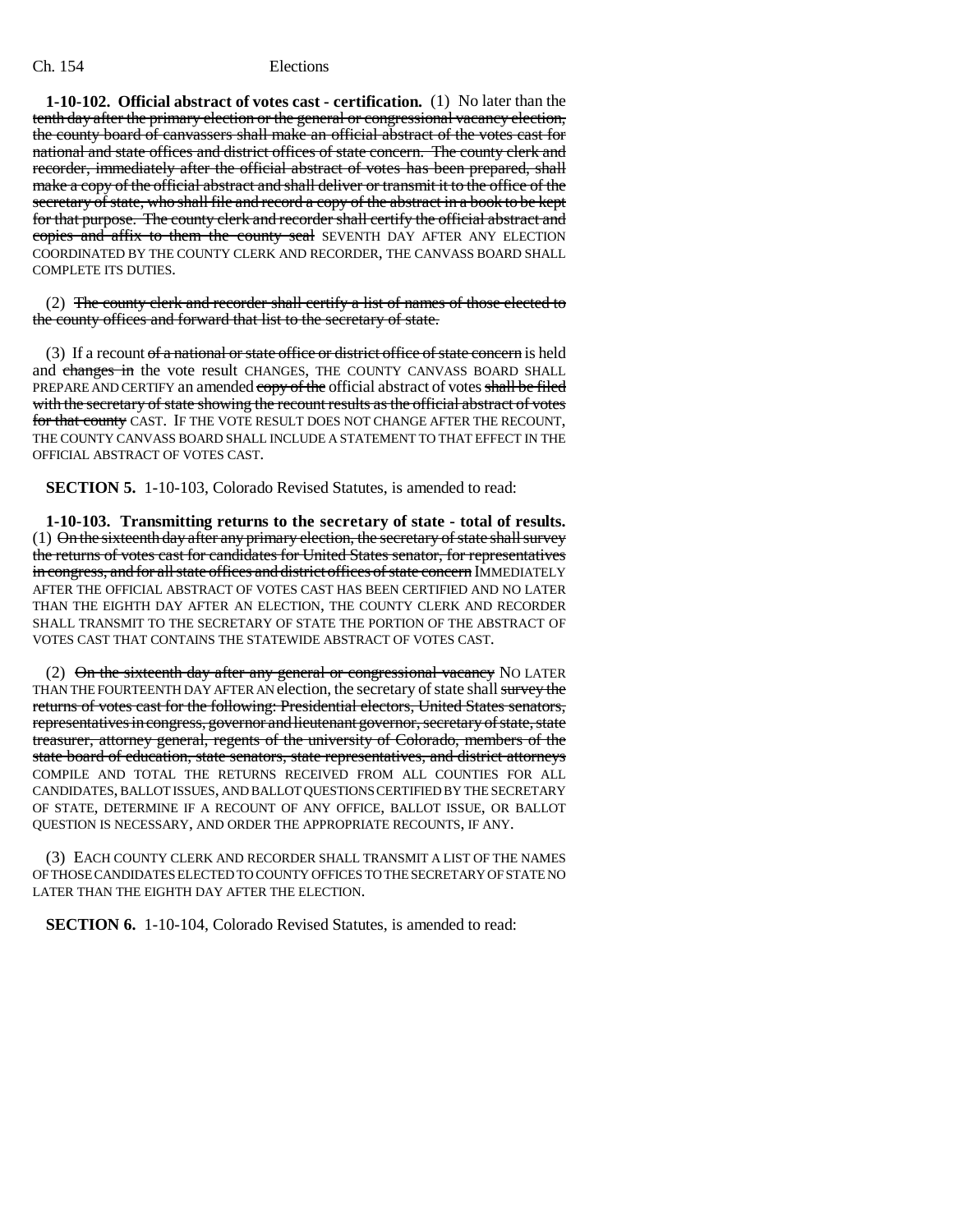**1-10-104. Imperfect returns - corrections.** (1) If, a county board of canvassers IN THE COURSE OF THEIR DUTIES, THE CANVASS BOARD or the secretary of state finds that the method of making or certifying returns from any precinct, county, or district does not strictly conform to the requirements of law, the returns shall nevertheless be surveyed CANVASSED if they are sufficiently explicit in showing how many votes were cast for each candidate, BALLOT QUESTION, or ballot issue.

(2) If the county CANVASS board of canvassers or the secretary of state finds that during the survey of returns any statement furnished to them has omitted certain matters which should have been included or that clerical mistakes have been made, they shall send the returns to the appropriate county clerk and recorder for correction A CLERICAL ERROR OR OMISSION IN THE RETURNS, the county clerk and recorder, after consultation with the election judges, shall make any correction required by the facts of the case. but shall not change or alter any decision made by them prior to the corrections. The election judges shall SIGN AND submit to the canvassers CANVASS BOARD any documentation required for ANY EXPLANATION OR verification of the ADDITIONS OR corrections. and, at some convenient time, shall come to the office of the county clerk and recorder to initial any change previously authorized orally. A county board of canvassers THE CANVASS BOARD may adjourn from day to day for the purpose of obtaining and receiving THE ADDITIONS OR corrections. but shall not delay the surveying past the day provided by law for its completion.

**SECTION 7.** 1-10-105, Colorado Revised Statutes, is amended to read:

**1-10-105. Official abstract of votes cast - certification by secretary of state.** (1) The secretary of state shall make a certified statement of results for each of the offices listed in section 1-10-103. The statement shall show the names of the candidates and, for each candidate, AFTER RECEIVING THE FINAL ABSTRACTS OF VOTES CAST FOR ALL ELECTIONS FROM THE COUNTIES, INCLUDING ANY RECOUNTS, THE SECRETARY OF STATE SHALL PREPARE AND CERTIFY AN OFFICIAL STATEWIDE ABSTRACT OF VOTES CAST FOR ALL CANDIDATES, BALLOT ISSUES, AND BALLOT QUESTIONS THAT THE SECRETARY OF STATE CERTIFIED FOR THE BALLOT. FOR EACH CONTEST, THE STATEWIDE ABSTRACT OF VOTES CAST SHALL SHOW the total number of votes received, with subtotals for each district of state concern or county in which the candidate was on the ballot, AND THE BALLOT WORDING FOR EACH BALLOT ISSUE AND BALLOT QUESTION.

(2) In the event of tie votes, for the offices of governor and lieutenant governor, secretary of state, state treasurer, or attorney general, the certified statement of results shall include the ties which will then be resolved pursuant to section 1-11-101 THE SECRETARY OF STATE SHALL INCLUDE THE METHOD OF RESOLVING VOTES AND THE FINAL RESULT IN THE STATEWIDE ABSTRACT OF VOTES CAST.

## (3) All other tie votes shall be resolved pursuant to section 1-11-102 before the certified statement of results is prepared.

(4) IN THE EVENT THAT AN ACCURATE AND VERIFIABLE DETERMINATION OF THE COUNT CANNOT BE MADE AND THEREFORE THE SECRETARY OF STATE IS UNABLE TO CERTIFY THE ELECTION OF ANY CANDIDATE, THE SECRETARY SHALL ISSUE A REPORT INDICATING THE NATURE OF THE IRREGULARITY RATHER THAN ISSUE A CERTIFICATION.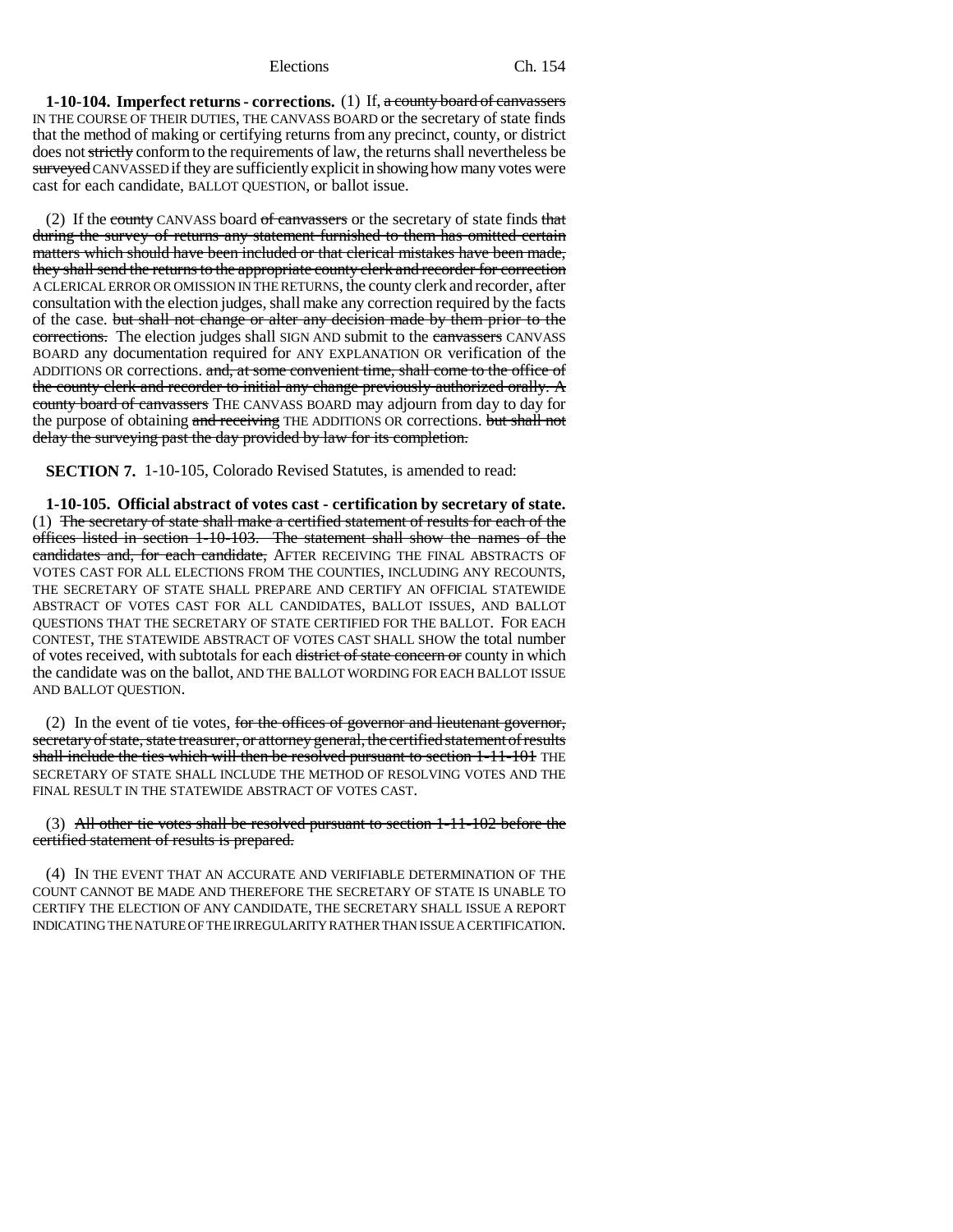(5) THE SECRETARY OF STATE SHALL PUBLISH ON A BIENNIAL BASIS AN OFFICIAL ABSTRACT OF VOTES CAST FOR ALL STATEWIDE ELECTIONS HELD IN THE YEAR OF THE GENERAL ELECTION AND INCLUDE THE ODD-NUMBER YEAR IMMEDIATELY PRECEDING THAT GENERAL ELECTION. THE ABSTRACT SHALL CONTAIN THE FOLLOWING INFORMATION:

(a) ALL INFORMATION INCLUDED IN THE STATEWIDE ABSTRACT OF VOTES CAST, AS PROVIDED IN SUBSECTION (1) OF THIS SECTION;

(b) THE NAMES OF CANDIDATES ELECTED TO COUNTY OFFICES AND THE OFFICES FOR WHICH THEY WERE ELECTED, AS FURNISHED BY THE COUNTY CLERK AND RECORDERS;

(c) THE RECONCILED TOTAL NUMBER OF ACTIVE, REGISTERED VOTERS IN EACH COUNTY ON ELECTION DAY, AS DETERMINED BY THE COUNTY CLERK AND RECORDERS NO LATER THAN FORTY-FIVE DAYS AFTER THE ELECTION;

(d) BASED ON THE TOTAL NUMBER OF ACTIVE, REGISTERED VOTERS, THE PERCENT OF VOTER TURNOUT IN EACH COUNTY; AND

(e) ANY OTHER INFORMATION THAT THE SECRETARY OF STATE DETERMINES WOULD BE INTERESTING OR USEFUL TO THE ELECTORATE OR OTHER ELECTED OFFICIALS.

(6) NO LATER THAN JUNE OF THE ODD-NUMBERED YEAR IMMEDIATELY FOLLOWING THE GENERAL ELECTION, THE SECRETARY OF STATE SHALL FURNISH EACH COUNTY CLERK AND RECORDER A COPY OF THE COMPLETE OFFICIAL BIENNIAL STATEWIDE ABSTRACT OF VOTES CAST AT NO CHARGE.

**SECTION 8.** 1-10-201, Colorado Revised Statutes, is amended to read:

**1-10-201. Canvass of nonpartisan elections.** (1) Except as provided in section 1-10-202, At least fifteen days before any nonpartisan election THAT IS NOT COORDINATED BY THE COUNTY CLERK AND RECORDER, the governing body which OR BODIES THAT called the election shall appoint at least one member of the governing body and at least one eligible elector of the political subdivision who is not a member of the governing body to assist the designated election official in the survey of returns TWO REGISTERED ELECTORS OF THE POLITICAL SUBDIVISION TO SERVE AS MEMBERS OF THE CANVASS BOARD. ONE OF THE TWO PERSONS APPOINTED MAY BE A MEMBER OF THE GOVERNING BODY. The persons so appointed and the designated election official constitute the CANVASS board of canvassers for the election. IF THE ELECTION IS COORDINATED BETWEEN TWO OR MORE GOVERNING BODIES, THE CANVASS BOARD SHALL BE APPOINTED IN ACCORDANCE WITH THE INTERGOVERNMENTAL AGREEMENT BETWEEN THE GOVERNING BODIES.

(2) TO THE FULLEST EXTENT POSSIBLE, no member of the CANVASS board of canvassers who is a member of the governing body or NOR the member's spouse shall have a direct interest in the election. unless all of the members of the governing body have a direct interest in the election, except the designated election official. No member of the board of canvassers who is not a member of the governing body or a member's spouse shall have a direct interest in the election unless all of the eligible electors have a direct interest in the election.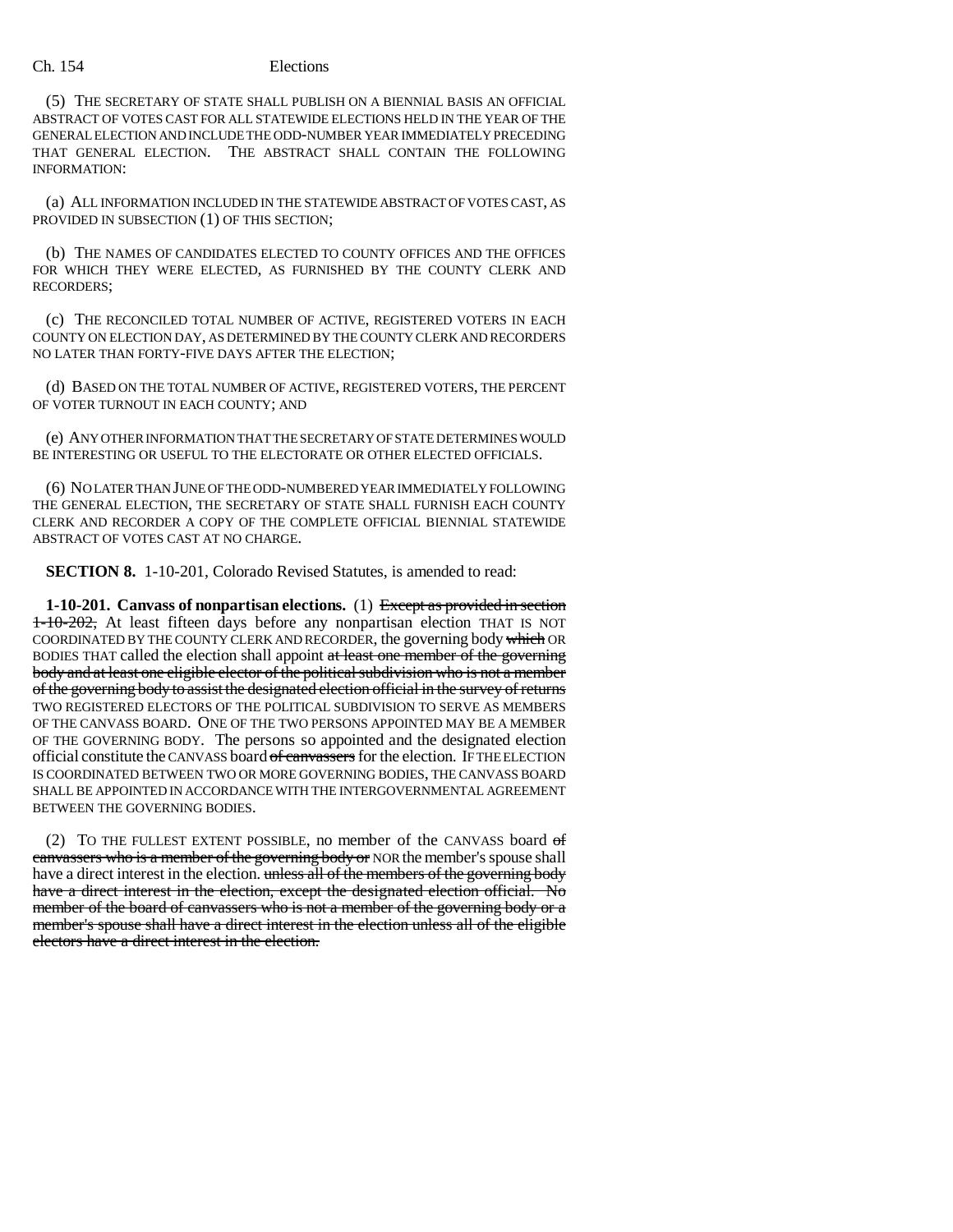(3) If for any reason any person appointed as a member of the CANVASS board of canvassers refuses, fails, or is unable to serve, that appointed person shall notify the designated election official, who shall appoint another person with the same qualifications, if available, to the CANVASS board. of canvassers.

(4) Each CANVASS BOARD member of the board of canvassers, except members of the governing body, WHO IS NOT A MEMBER OF THE GOVERNING BODY shall receive a minimum fee of fifteen dollars for each day on which the member is actually engaged in opening election returns and making abstracts of the votes cast OF SERVICE. The fee shall be set by the designated election official and shall be paid by the political subdivision for which the service is performed.

(5) Before beginning their duties as members of the board of canvassers PRIOR TO ASSUMING THEIR DUTIES, the members of the board of canvassers shall take an oath in the following form CANVASS BOARD SHALL SWEAR OR AFFIRM THE FOLLOWING: "I, old solemnly swear (or affirm) that I am registered to vote in A REGISTERED ELECTOR IN THE COUNTY OF \_\_\_\_\_\_\_\_ AND OF the state of Colorado and that I will faithfully perform the duties required of a member of the CANVASS board." of canvassers." In the event that the county board of canvassers serves as the board of canvassers for a political subdivision, no oath other than the oath taken pursuant to section 1-10-101 shall be required.

**SECTION 9.** 1-10-202, Colorado Revised Statutes, is amended to read:

**1-10-202. Canvass of votes in coordinated elections.** The returns of coordinated elections may be surveyed by the county board of canvassers or by a separate board of canvassers, at the option of the political subdivisions holding the coordinated election. FOR ANY ELECTION COORDINATED BY THE COUNTY CLERK AND RECORDER. THE CANVASS BOARD SHALL BE APPOINTED IN ACCORDANCE WITH THE INTERGOVERNMENTAL AGREEMENT BETWEEN THE GOVERNING BODIES HOLDING THE ELECTION.

**SECTION 10.** 1-10-203, Colorado Revised Statutes, is amended to read:

**1-10-203. Official abstract of votes cast - nonpartisan elections.** (1) The returns of all nonpartisan, ballot issue, and ballot question elections shall be made to the designated election official. Unless the election has been cancelled pursuant to section 1-5-208, no later than seven days after the election, the canvassers shall meet, survey the returns, issue a certified statement of results, and make out abstracts of votes for each office NO LATER THAN SEVEN DAYS AFTER AN ELECTION, THE CANVASS BOARD SHALL CERTIFY TO THE DESIGNATED ELECTION OFFICIAL THE OFFICIAL ABSTRACT OF VOTES CAST FOR ALL CANDIDATES, BALLOT ISSUES, AND BALLOT QUESTIONS IN THAT ELECTION.

(2) If the election is canceled pursuant to section 1-5-208, the designated election official shall note the cancellation AND THE DECLARED WINNER on the certified statement of results and shall indicate which candidates were elected by acclamation THE ABSTRACT OF VOTES CAST, IF ONE IS PREPARED.

(3) IF A RECOUNT IS HELD AND THE RESULT OF THE ELECTION CHANGES AFTER THE RECOUNT, THE CANVASS BOARD SHALL PREPARE AND CERTIFY AN AMENDED OFFICIAL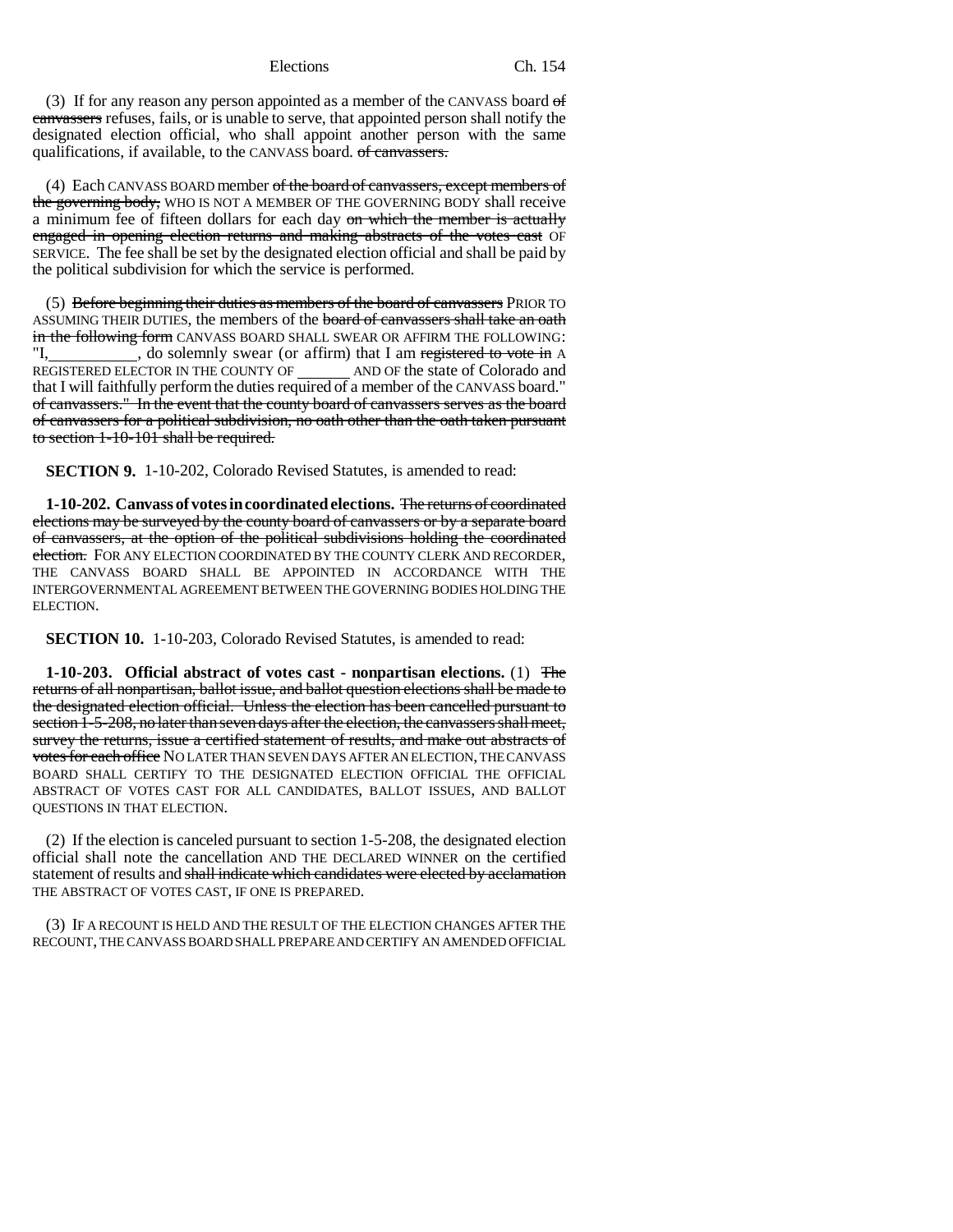ABSTRACT OF VOTES CAST. IF THE RESULT OF AN ELECTION SUBJECT TO A RECOUNT DOES NOT CHANGE AFTER SUCH RECOUNT, THE CANVASS BOARD SHALL INCLUDE A STATEMENT OF THAT FACT IN THE ABSTRACT OF VOTES CAST.

**SECTION 11.** 1-10-204, Colorado Revised Statutes, is amended to read:

**1-10-204. Imperfect returns.** If the canvassers find CANVASS BOARD FINDS that the method of making or certifying returns from any precinct does not strictly conform to the requirements of law, the returns of the votes cast in that precinct shall nevertheless be surveyed CANVASSED if the returns are sufficiently explicit to enable the canvassers CANVASS BOARD to determine how many votes were cast for each candidate, ballot question, or ballot issue.

**SECTION 12.** 1-10-205, Colorado Revised Statutes, is amended to read:

**1-10-205. Corrections.** If the canvassers find during the survey of returns that any statement furnished to them has omitted certain matters which should have been included or that clerical mistakes have been made, the canvassers CANVASS BOARD FINDS A CLERICAL ERROR OR OMISSION IN THE RETURNS, THE BOARD shall consult with the election judges from whom the returns were received to resolve the discrepancies. The election judges shall submit to the eanvassers CANVASS BOARD any documentation for verification of the corrections which the facts of the case require but shall not change or alter any decision made by them prior to the corrections ADDITIONS AND CORRECTIONS, AND THE CANVASS BOARD SHALL MAKE ANY ADDITIONS AND CORRECTIONS REQUIRED BY THE FACTS OF THE CASE. The canvassers CANVASS BOARD may adjourn from day to day for the purpose of obtaining the corrections AND ADDITIONS.

**SECTION 13.** Title 1, Colorado Revised Statutes, is amended BY THE ADDITION OF A NEW ARTICLE CONTAINING RELOCATED PROVISIONS, WITH AMENDMENTS, to read:

# **ARTICLE 10.5 Recounts**

**1-10.5-101. Recounts required - expenses.** (1) (a) IF SENATE BILL 99-028 IS NOT ENACTED AT THE FIRST REGULAR SESSION OF THE SIXTY-SECOND GENERAL ASSEMBLY AND DOES NOT BECOME LAW, A RECOUNT OF ANY ELECTION CONTEST SHALL BE HELD IF THE DIFFERENCE BETWEEN THE HIGHEST NUMBER OF VOTES CAST IN THAT ELECTION CONTEST AND THE NEXT HIGHEST NUMBER OF VOTES CAST IN THAT ELECTION CONTEST IS LESS THAN OR EQUAL TO ONE PERCENT OF THE HIGHEST VOTE CAST IN THAT ELECTION CONTEST. A RECOUNT SHALL OCCUR ONLY AFTER THE CANVASS BOARD CERTIFIES THE ORIGINAL VOTE COUNT.

(b) IF SENATE BILL 99-028 IS ENACTED AT THE FIRST REGULAR SESSION OF THE SIXTY-SECOND GENERAL ASSEMBLY AND BECOMES LAW, A RECOUNT OF ANY ELECTION CONTEST SHALL BE HELD IF THE DIFFERENCE BETWEEN THE HIGHEST NUMBER OF VOTES CAST IN THAT ELECTION CONTEST AND THE NEXT HIGHEST NUMBER OF VOTES CAST IN THAT ELECTION CONTEST IS LESS THAN OR EQUAL TO ONE-HALF OF ONE PERCENT OF THE HIGHEST VOTE CAST IN THAT ELECTION CONTEST. A RECOUNT SHALL OCCUR ONLY AFTER THE CANVASS BOARD CERTIFIES THE ORIGINAL VOTE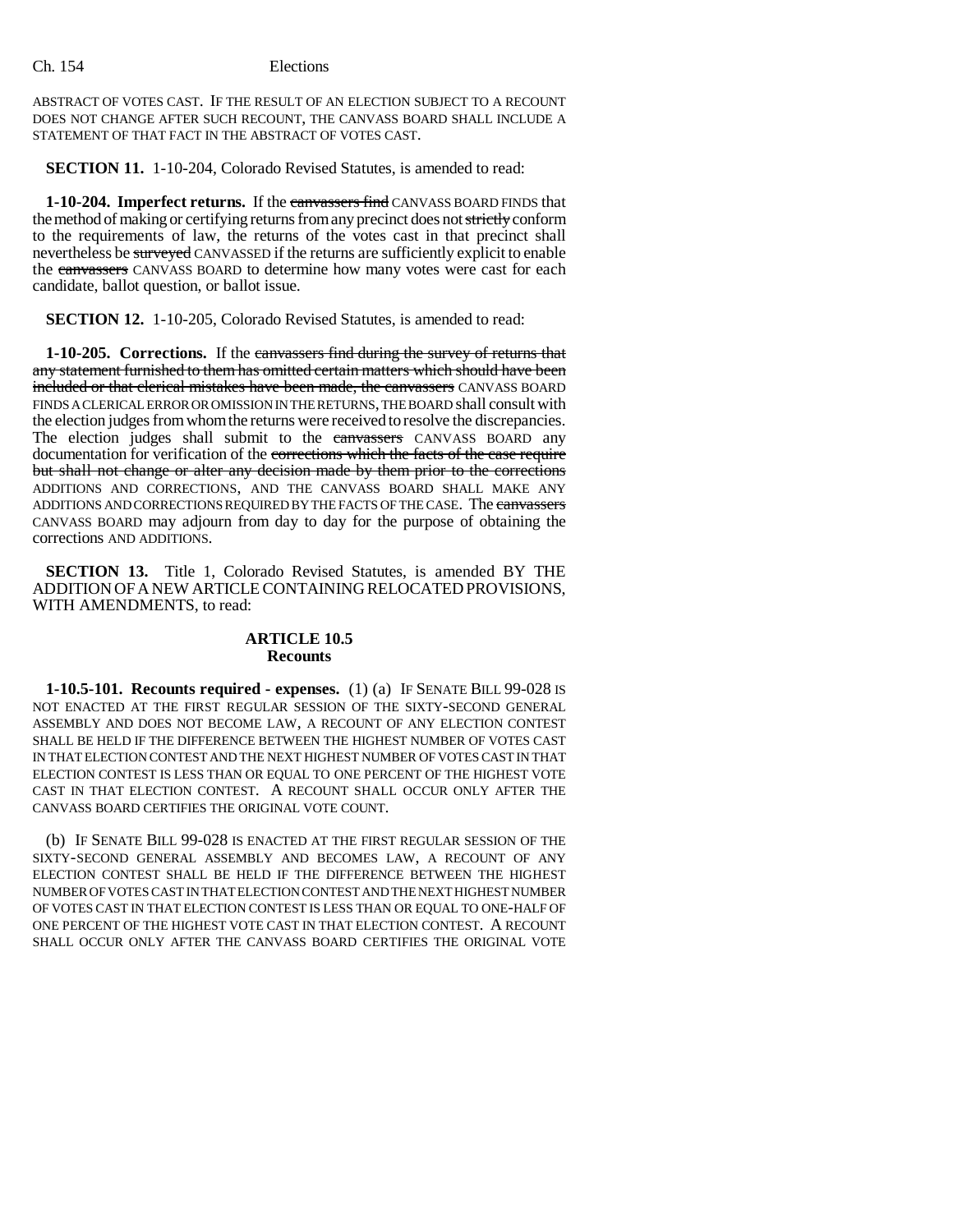# COUNT.

(2) EXCEPT AS PROVIDED IN SECTION 1-10.5-106, ANY EXPENSES INCURRED IN CONDUCTING A RECOUNT IN ANY POLITICAL SUBDIVISION SHALL BE PAID BY THE ENTITY THAT CERTIFIED THE CANDIDATE, BALLOT QUESTION, OR BALLOT ISSUE FOR THE BALLOT. MEMBERS OF THE CANVASS BOARD WHO ASSIST IN ANY RECOUNT SHALL RECEIVE THE SAME FEES AUTHORIZED FOR COUNTING JUDGES IN SECTION 1-6-115.

**1-10.5-102. [Formerly 1-10-301] Recounts for congressional, state, and district offices, state ballot questions, and state ballot issues.** (1) If, on or before the twentieth day after the general or congressional vacancy election or on or before the tenth day after the primary election, all the official abstracts of votes have been received in the office of the secretary of state, and it appears, as evidenced by the official abstracts of votes, that a candidate for IF THE SECRETARY OF STATE DETERMINES THAT A RECOUNT IS REQUIRED FOR THE OFFICE OF United States senator, representative in congress, or any state office or district office of state concern, has failed to be nominated in a primary election by two percent or less of the highest vote cast for a candidate of the same party for that office or failed to be elected in a general or congressional vacancy election by one percent or less of the highest vote cast for a candidate for the same office, ANY STATE BALLOT QUESTION, OR ANY STATE BALLOT ISSUE CERTIFIED FOR THE BALLOT BY THE SECRETARY OF STATE, the secretary of state shall order a complete recount of all the votes cast for that office, STATE BALLOT QUESTION, OR STATE BALLOT ISSUE NO LATER THAN THE FOURTEENTH DAY AFTER THE ELECTION.

(2) The secretary of state shall make demand upon NOTIFY the county clerk and recorder of each county involved by registered mail for AND FACSIMILE TRANSMISSION OF a public recount to be conducted in the county at a place prescribed by the secretary of state. The recount shall be completed by no later than the thirtieth day after the general or congressional vacancy election or the fifteenth day after the primary election TWENTY-FIRST DAY AFTER ANY ELECTION. The secretary of state shall also promulgate and provide each county clerk and recorder with the necessary rules and regulations to conduct the recount in a fair, impartial, and uniform manner, including provisions for allowing interested political parties and candidates to be represented by watchers during the recount. ANY RULE OR REGULATION CONCERNING THE CONDUCT OF A RECOUNT SHALL TAKE INTO ACCOUNT THE TYPE OF VOTING SYSTEM AND EQUIPMENT USED BY THE COUNTY IN WHICH THE RECOUNT IS TO BE CONDUCTED.

(3) PRIOR TO ANY RECOUNT, THE CANVASS BOARD SHALL CHOOSE A PRECINCT AT RANDOM AND A TEST NUMBER OF BALLOTS ON WHICH TO CONDUCT A MACHINE COUNT AND HAND COUNT OF BALLOTS. THE PRECINCT CHOSEN SHALL HAVE AT LEAST FIFTY BALLOTS FOR THE COUNT. IF THE RESULTS OF THE MACHINE COUNT AND THE HAND COUNT ARE IDENTICAL, THEN THE RECOUNT SHALL BE CONDUCTED IN THE SAME MANNER AS THE ORIGINAL BALLOT COUNT.

**1-10.5-103. [Formerly 1-10-302] Recount for other offices, ballot issues, and ballot questions in an election coordinated by the county clerk and recorder.** IN ANY ELECTION COORDINATED BY THE COUNTY CLERK AND RECORDER, if it appears, as evidenced by the official abstract of votes that any candidate for any county office failed to be nominated in a primary election by two percent or less of the highest vote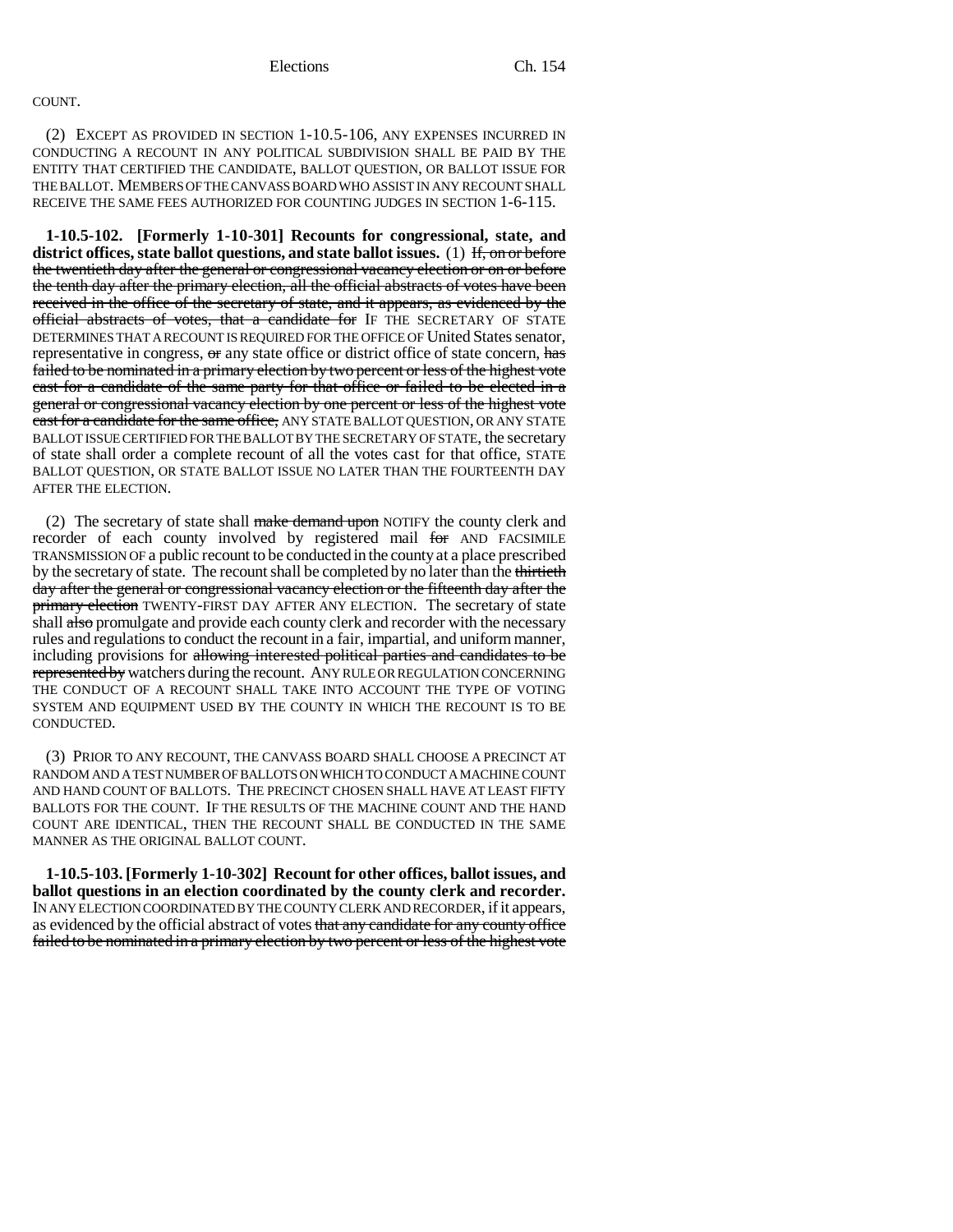cast for a candidate of the same party for that office or if any candidate for a county office failed to be elected in a general election by one percent or less of the highest vote cast for a candidate for the same office, CAST, THAT A RECOUNT IS REQUIRED FOR ANY OFFICE, BALLOT QUESTION, OR BALLOT ISSUE NOT INCLUDED IN SECTION 1-10.5-102, the county clerk and recorder shall order a recount of the votes cast for the office, in question. The recount shall be held at the same time and place and in the same manner as a recount conducted pursuant to section 1-10-301. If no recount is ordered under section 1-10-301, any recount of the votes for county officers shall be held no later than the thirtieth day after a general election or no later than the fifteenth day after a primary election and shall be completed no later than the thirty-fifth day after the general election or the twentieth day after the primary election BALLOT QUESTION, OR BALLOT ISSUE. ANY RECOUNT OF THE VOTES SHALL BE COMPLETED NO LATER THAT THE TWENTY-FIRST DAY AFTER THE ELECTION.

**1-10.5-104. [Formerly 1-10-303] Recount for nonpartisan elections not coordinated by the county clerk and recorder.** If it appears, as evidenced by the survey of returns, that any candidate failed to be elected or ballot issue or ballot question failed to pass by a margin of one percent or less of the highest number of votes cast for the next candidate for that office or for the ballot issue or ballot question, the governing body shall conduct ABSTRACT OF VOTES CAST THAT A RECOUNT IS REQUIRED FOR ANY OFFICE, BALLOT QUESTION, OR BALLOT ISSUE, THE DESIGNATED ELECTION OFFICIAL SHALL ORDER a recount of the votes cast for the office, or the ballot issue, or ballot question NO LATER THAN THE FOURTEENTH DAY AFTER THE ELECTION. Any recount under this section shall be held COMPLETED no later than the fifteenth day after a regular or special election or no later than the thirtieth day after a coordinated election and shall be completed by no later than the twentieth day after a regular or special election or the thirty-fifth day after a coordinated election. Notice prior to the recount shall be given to all interested candidates or supporters of a ballot issue or ballot question. The interested parties or their representatives shall be allowed to be present and observe the recount. Any recount under this section shall be paid for by the governing body TWENTY-FIRST DAY AFTER THE ELECTION.

**1-10.5-105. Notice of recount.** NOTICE PRIOR TO THE RECOUNT SHALL BE GIVEN TO ALL CANDIDATES AND, IN THE CASE OF A BALLOT ISSUE OR BALLOT QUESTION, ANY PETITION REPRESENTATIVE IDENTIFIED PURSUANT TO SECTION 1-40-113, ANY GOVERNING BODY, OR ANY AGENT OF AN ISSUE COMMITTEE, IF SUCH COMMITTEE IS REQUIRED TO REPORT CONTRIBUTIONS TO THE SECRETARY OF STATE PURSUANT TO THE "FAIR CAMPAIGN PRACTICES ACT", ARTICLE 45 OF THIS TITLE, THAT ARE AFFECTED BY THE RESULT OF THE ELECTION. NOTICE SHALL BE GIVEN BY CERTIFIED MAIL AND BY TELEPHONE, FACSIMILE TRANSMISSION, OR PERSONAL SERVICE.

**1-10.5-106. [Formerly 1-10-304 and 1-10-304.5] Request for recount by interested party.** (1) AS USED IN THIS SECTION, "INTERESTED PARTY" MEANS THE CANDIDATE WHO LOST THE ELECTION, THE POLITICAL PARTY OR POLITICAL ORGANIZATION OF SUCH CANDIDATE, ANY PETITION REPRESENTATIVE IDENTIFIED PURSUANT TO SECTION 1-40-113 FOR A BALLOT ISSUE OR BALLOT QUESTION THAT DID NOT PASS AT THE ELECTION, THE GOVERNING BODY THAT REFERRED A BALLOT QUESTION OR BALLOT ISSUE TO THE ELECTORATE IF SUCH BALLOT QUESTION OR BALLOT ISSUE DID NOT PASS AT THE ELECTION, OR THE AGENT OF AN ISSUE COMMITTEE THAT IS REQUIRED TO REPORT CONTRIBUTIONS PURSUANT TO THE "FAIR CAMPAIGN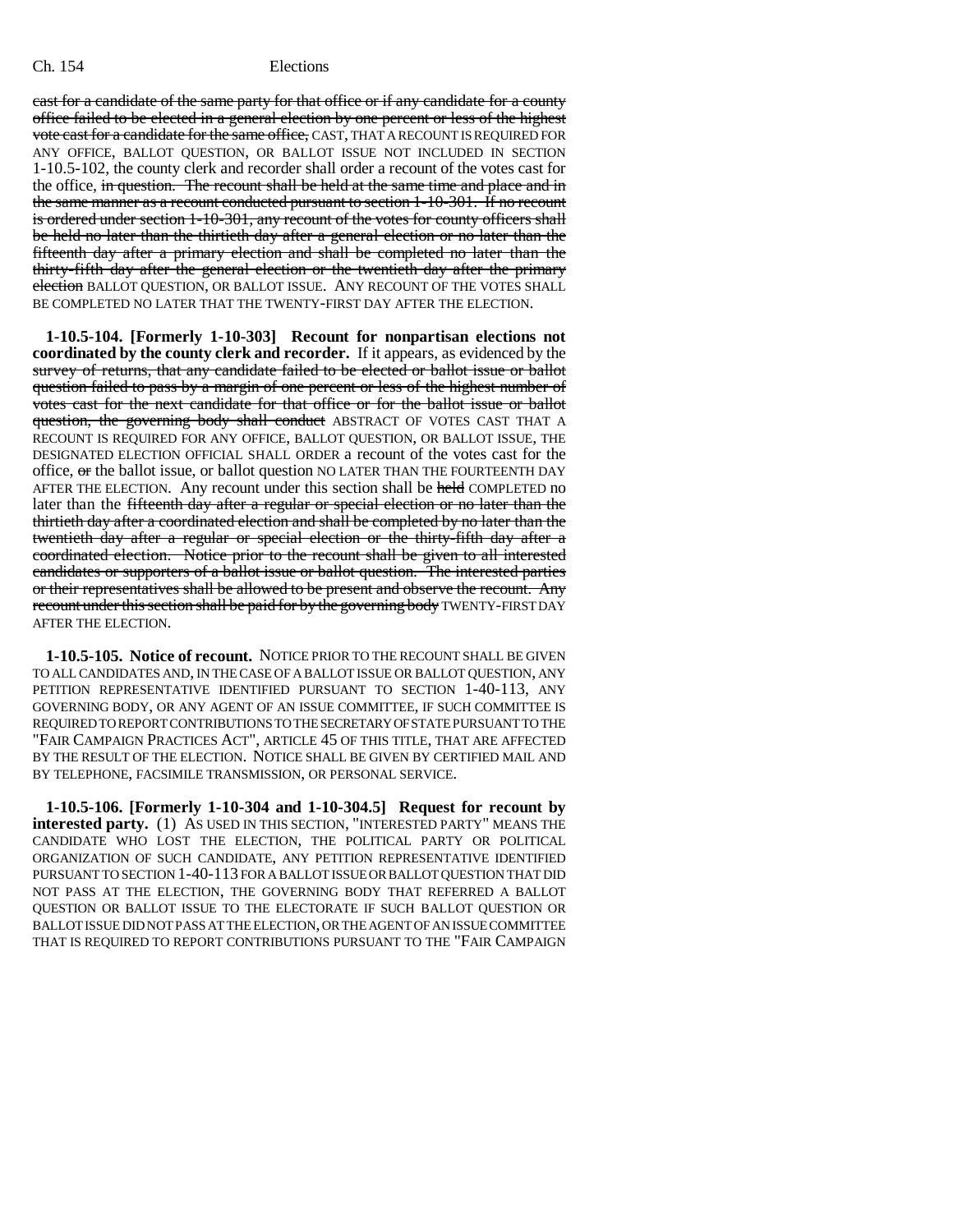PRACTICES ACT", ARTICLE 45 OF THIS TITLE, THAT EITHER SUPPORTED A BALLOT QUESTION OR BALLOT ISSUE THAT DID NOT PASS AT THE ELECTION OR OPPOSED A BALLOT QUESTION OR BALLOT ISSUE THAT PASSED AT THE ELECTION.

(2) If it appears, as evidenced by the survey of returns, that any candidate failed to be nominated or elected by more than the number of required votes provided in section 1-10-301, 1-10-302, or 1-10-303, the losing candidate WHENEVER A RECOUNT IS NOT REQUIRED, AN INTERESTED PARTY may submit a certified NOTARIZED written request for a recount at the expense of the person making the request or the losing political party or organization INTERESTED PARTY MAKING THE REQUEST. This request shall be filed within thirty days after the general or congressional vacancy election or within fifteen days after the primary election or any other election WITH THE SECRETARY OF STATE, THE COUNTY CLERK AND RECORDER, THE DESIGNATED ELECTION OFFICIAL, OR OTHER GOVERNING BODY THAT ORIGINALLY CERTIFIED THE CANDIDATE, BALLOT QUESTION, OR BALLOT ISSUE FOR THE BALLOT WITHIN FIFTEEN DAYS AFTER THE ELECTION. SUCH ELECTION OFFICIAL SHALL NOTIFY THE POLITICAL SUBDIVISION WITHIN WHICH THE ELECTION WAS HELD NO LATER THAN THE DAY FOLLOWING RECEIPT OF THE REQUEST. Before conducting the recount, the designated election official shall notify the other candidate or candidates and shall determine the cost and notify the requesting candidate. If the recount is for an office greater than a county office, the cost shall be determined by the secretary of state who shall notify the candidate. The candidate or the losing political party or organization shall pay on demand the cost of the recount to the county clerk and recorder for a recount of a county office, to the secretary of state for a recount of a congressional, state, or district office, or to the governing body for a nonpartisan election WHO WILL CONDUCT THE RECOUNT SHALL DETERMINE THE COST OF THE RECOUNT WITHIN THREE DAYS OF RECEIVING THE REQUEST TO RECOUNT, NOTIFY THE INTERESTED PARTY THAT REQUESTED THE RECOUNT OF THE COST, AND COLLECT THE COSTS OF CONDUCTING THE RECOUNT. IF THE REQUEST IS FILED WITH THE SECRETARY OF STATE, THE SECRETARY OF STATE SHALL DETERMINE THE COST OF THE RECOUNT BY ADDING THE INDIVIDUAL AMOUNTS DETERMINED BY THE POLITICAL SUBDIVISIONS CONDUCTING THE RECOUNT. THE INTERESTED PARTY THAT REQUESTED THE RECOUNT SHALL PAY THE COST OF THE RECOUNT BY CERTIFIED FUNDS TO THE ELECTION OFFICIAL WITH WHOM THE REQUEST FOR A RECOUNT WAS FILED WITHIN TWO DAYS OF RECEIVING THE ELECTION OFFICIAL'S COST DETERMINATION. The funds shall be placed in escrow for payment of all expenses incurred in the recount. If after the recount the candidate who requested the recount is declared the winner of the election, regardless of the margin of victory, or if the winning candidate failed to be nominated or elected by more than the number of required votes provided in section 1-10-301, 1-10-302, or 1-10-303 RESULT OF THE ELECTION IS REVERSED IN FAVOR OF THE INTERESTED PARTY THAT REQUESTED THE RECOUNT OR IF THE AMENDED ELECTION COUNT IS SUCH THAT A RECOUNT OTHERWISE WOULD HAVE BEEN REQUIRED, the payment for expenses shall be refunded to the person or the losing political party or organization who paid them, and the expenses shall be paid as provided in section 1-10-309. The recount provided for in this section shall be in addition to any other recounts provided by law INTERESTED PARTY THAT REQUESTED THE RECOUNT. ANY ESCROW AMOUNTS NOT REFUNDED TO THE INTERESTED PARTY THAT REQUESTED THE RECOUNT SHALL BE PAID TO THE ELECTION OFFICIALS WHO CONDUCTED THE RECOUNT. Any recount of votes pursuant to this section shall be held COMPLETED no later than the thirtieth day after a general election or no later than the fifteenth day after a primary election or other election and shall be completed no later than the thirty-fifth day after the general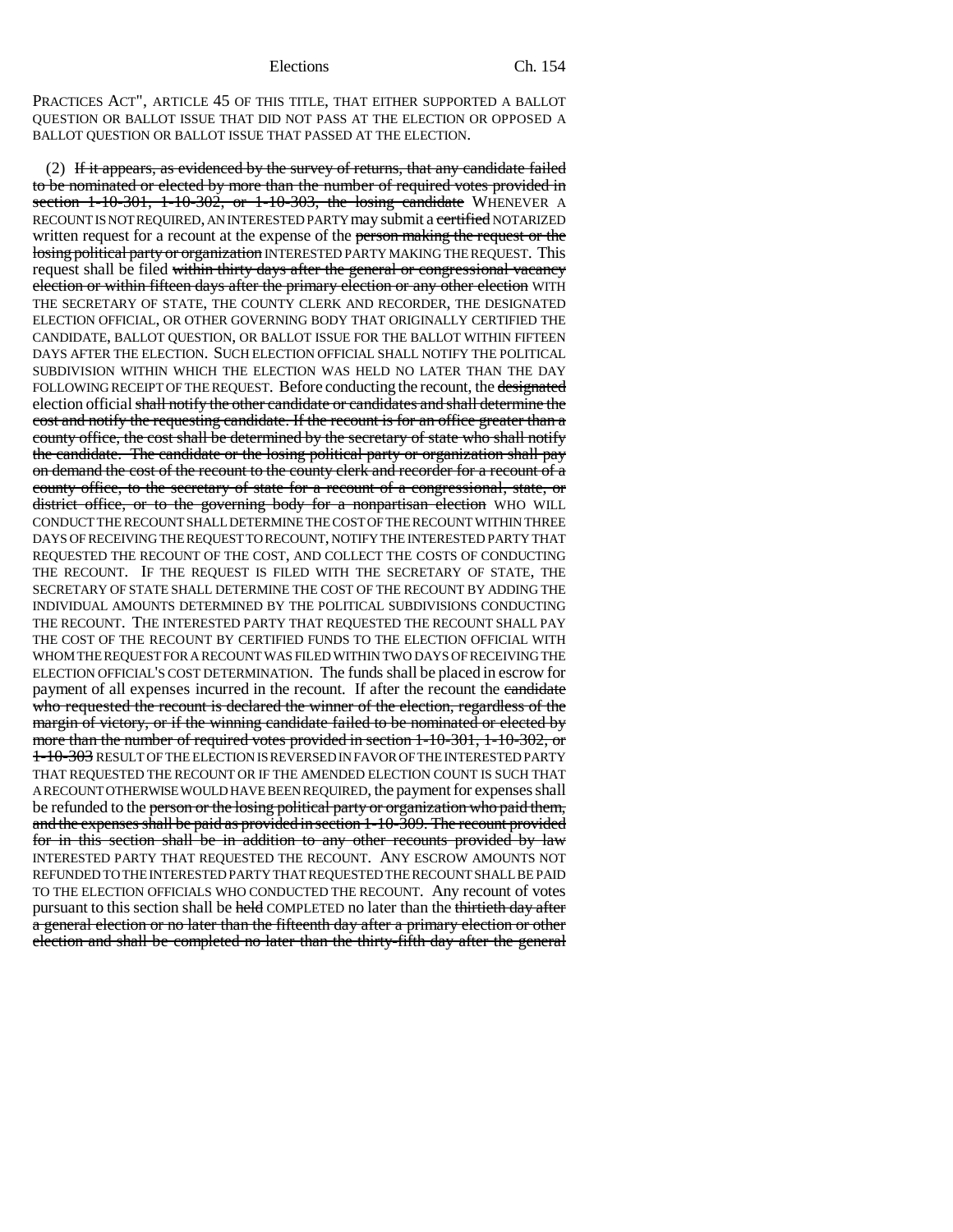election or the twentieth day after the primary election or other election THIRTIETH DAY AFTER THE ELECTION.

**1-10.5-107. [Formerly 1-10-305] Canvass board to conduct recount.** (1) Any county clerk and recorder or governing body required to conduct a recount shall arrange to have the recount made by the CANVASS board of canvassers who officiated in making CERTIFYING the official abstract of votes or certified statement of results CAST. If any member of the CANVASS board of canvassers cannot participate in the recount, another person shall be appointed in the manner provided by law for appointment of the members of the original board.

(2) Any CANVASS board of canvassers making a recount under the provisions of this section may employ assistants and clerks as necessary for the conduct of the recount.

(3) The CANVASS board of canvassers may require the production of any documentary evidence regarding any vote cast or counted and may correct the survey of returns ABSTRACT OF VOTES CAST in accordance with its findings based on the evidence presented.

(4) At the conclusion of the recount, the CANVASS board  $of$  canvassers shall make the returns of all partisan, nonpartisan, ballot issue, and ballot question elections to the designated election official and provide a copy to the persons or groups requesting the recount or notified of the recount pursuant to sections  $1\text{-}10\text{-}304$  and  $1\text{-}10\text{-}304.5$ 1-10.5-105 AND 1-10.5-106. The canvassers CANVASS BOARD shall meet and issue a revised certified statement of results, and make out revised abstracts of votes AN AMENDED ABSTRACT OF VOTES CAST for the office, ballot issue, or ballot question that is the subject of the recount and deliver them IT to the designated election official.

(5) The designated election official shall notify the governing body of the results of the recount.

**1-10.5-108. [Formerly 1-10-306] Method of recount.** In precincts using paper or electronic ballots, The recount shall be of the ballots cast, and the votes shall be tallied RECORDED on sheets other than those used at the election. In precincts using voting machines, the recount shall be of the votes tabulated on the voting machines, and separate tally sheets shall be used for each machine.

**1-10.5-109. [Formerly 1-10-307] Challenge of recount.** (1) (a) Any candidate for a county, state, or national or district office of state concern who is a party to a recount or the supporters of any statewide ballot issue or ballot question who requested a recount and who ANY INTERESTED PARTY THAT REQUESTED A RECOUNT OF A COUNTY, STATE, NATIONAL, OR DISTRICT OFFICE OF STATE CONCERN OR ANY PARTY TO SUCH RECOUNT THAT has reasonable grounds to believe that the recount is not being conducted in a fair, impartial, and uniform manner may apply to the district court of the city and county of Denver for an order requiring the county clerk and recorder to stop the recount and to give the secretary of state access to all pertinent election records used in conducting the recount, and requiring the secretary of state to conduct the recount. The county clerk and recorder shall be an official observer during any recount conducted by the secretary of state.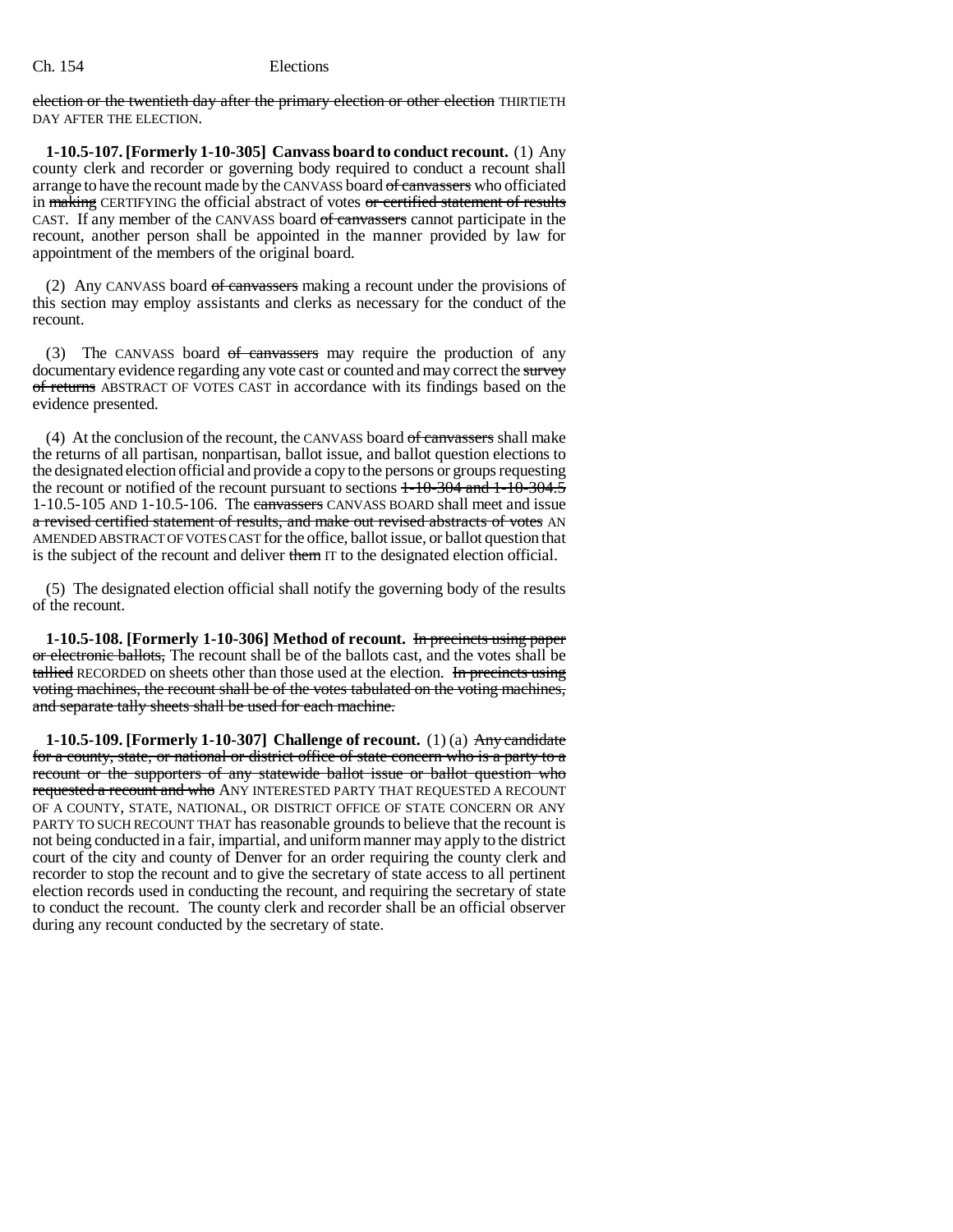(b) Any candidate for a local office who is a party to a recount or the supporters of any local ballot issue or ballot question who requested a recount and who ANY INTERESTED PARTY THAT REQUESTED A RECOUNT OF ANY OTHER LOCAL OFFICE, BALLOT QUESTION, OR BALLOT ISSUE OR ANY PARTY TO SUCH RECOUNT THAT has reasonable grounds to believe that the designated election official is not conducting the recount in a fair, impartial, and uniform manner may apply to the district court for the political subdivision for an order requiring the designated election official to stop the recount and to give the appropriate official who will take over conducting the recount access to all pertinent election records, and requiring the appropriate official to conduct the recount. If the county clerk and recorder is not the designated election official, then the county clerk and recorder is the appropriate official to conduct the recount. If the county clerk and recorder is the designated election official, then the secretary of state is the appropriate official to conduct the recount. The designated election official shall be an official observer during any recount conducted pursuant to this subsection (1).

(2) All expenses incurred by the secretary of state in conducting a recount pursuant to subsection (1) of this section shall be paid from the state general fund. Expenses incurred prior to a court order requiring the secretary of state to conduct the recount shall be paid by the county or political subdivision conducting the recount.

**SECTION 14.** 1-11-101, Colorado Revised Statutes, is amended to read:

**1-11-101. Tie votes at partisan elections.** (1) If at any general or congressional vacancy election, AFTER ALL RECOUNTS HAVE BEEN COMPLETED, any two or more pairs of joint candidates for the offices of governor and lieutenant governor or if two or more candidates for the offices of secretary of state, state treasurer, or attorney general tie for the highest number of votes for the same office, one of the pairs or one of the individual candidates shall be chosen by the two houses of the general assembly on a joint ballot.

(2) If at any general or congressional vacancy election, AFTER ALL RECOUNTS HAVE BEEN COMPLETED, any two or more persons tie for the highest number of votes for presidential electors, for United States senator, for representative in congress, for regent of the university of Colorado, for member of the state board of education, for state senator or state representative, or for district attorney, the secretary of state shall proceed to determine by lot which of the candidates shall be declared elected. Reasonable notice shall be given to the candidates of the time when the election will be determined.

(3) If at any primary election, AFTER ALL RECOUNTS HAVE BEEN COMPLETED, any two or more candidates FOR AN OFFICE OTHER THAN A COUNTY OFFICE of the same political party tie for the highest number of votes for the same office, the tie shall be resolved in a manner agreed upon by the tying candidates. In case the candidates fail to agree on the method of resolution within five days after the canvass is complete, the tie shall be resolved by lot to be cast as the secretary of state may determine.

(4) IF AT ANY PRIMARY ELECTION INVOLVING A COUNTY OFFICE, AFTER ALL RECOUNTS HAVE BEEN COMPLETED, TWO OR MORE CANDIDATES OF THE SAME POLITICAL PARTY TIE FOR THE HIGHEST NUMBER OF VOTES FOR THE SAME OFFICE, THE CANVASS BOARD SHALL DETERMINE BY LOT THE PERSON WHO SHALL BE ELECTED.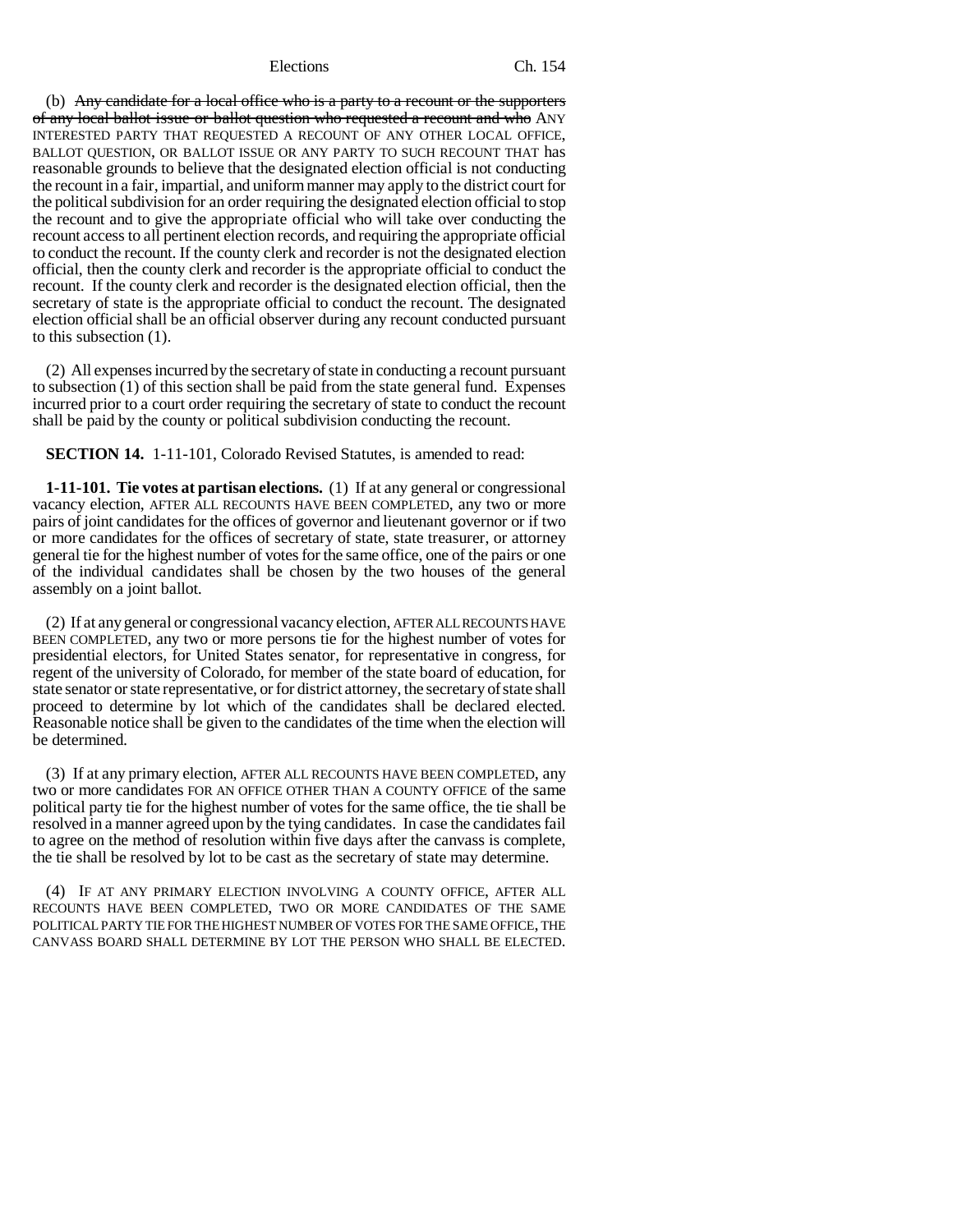THE CANVASS BOARD SHALL PROVIDE THE CANDIDATES AFFECTED BY THE TIE VOTE REASONABLE NOTICE OF THE TIME WHEN THE ELECTION WILL BE DETERMINED.

**SECTION 15.** 1-11-103 (1) and (2), Colorado Revised Statutes, are amended to read:

**1-11-103. Certificates of election for nonpartisan, ballot issue, or ballot question elections.** (1) Except in the case of offices for which a recount is required, as provided in section 1-10-303, immediately after the FINAL abstract of votes CAST for each office has been prepared AND CERTIFIED, the designated election official shall notify the candidates of their election to office. After any required bond and oath is filed, the designated election official shall make a formal certificate of election for each of the persons PERSON who were WAS elected and shall deliver the formal certificates to those persons CERTIFICATE TO THAT PERSON.

(2) Except in the case of ballot issues or ballot questions for which a recount is required, as provided in section 1-10-303, immediately after the survey of returns ABSTRACT OF VOTES CAST for each ballot issue or ballot question has been prepared AND CERTIFIED, the designated election official shall notify the governing body of the political subdivision conducting the election and the petition representatives of a ballot issue or ballot question of the election result and shall make a certificate of the votes cast for and against each ballot issue and for and against each ballot question available for public inspection in the office of the designated election official for no less than ten days following the completion of the survey of returns by the board of canvassers ABSTRACT OF VOTES CAST BY THE CANVASS BOARD.

**SECTION 16.** 1-11-104, Colorado Revised Statutes, is amended to read:

**1-11-104. Certificates of election for county and precinct officers.** Except in the case of offices for which a recount is required, as provided in section  $1-10-302$ , immediately after the FINAL abstract of votes CAST for county and precinct officers has been prepared AND CERTIFIED, the county clerk and recorder shall make a certificate of election, or a certificate of nomination in the case of a primary election, for each of the persons having the highest number of votes for PERSON DECLARED TO BE ELECTED OR NOMINATED TO each office and shall deliver the certificates to the persons who were elected THAT PERSON.

**SECTION 17.** 1-11-105, Colorado Revised Statutes, is amended to read:

**1-11-105. Certificates of election for national, state, and district officers.** IMMEDIATELY AFTER THE FINAL STATEWIDE ABSTRACT OF VOTES CAST HAS BEEN PREPARED, the secretary of state shall make and transmit a certificate of election, certified under the secretary of state's seal of office, to each of the persons declared to be elected to national, state, and district offices of state concern and shall record in a book to be kept for that purpose each such certification. IF THE SECRETARY OF STATE IS UNABLE TO CERTIFY THE CANDIDATE ELECTED TO A STATE OR DISTRICT OFFICE OF STATE CONCERN, NO SUCH CERTIFICATION OF ELECTION SHALL BE TRANSMITTED BY THE SECRETARY OF STATE UNTIL THE CANDIDATE ELECTED HAS BEEN DETERMINED.

**SECTION 18.** 1-11-106, Colorado Revised Statutes, is amended to read: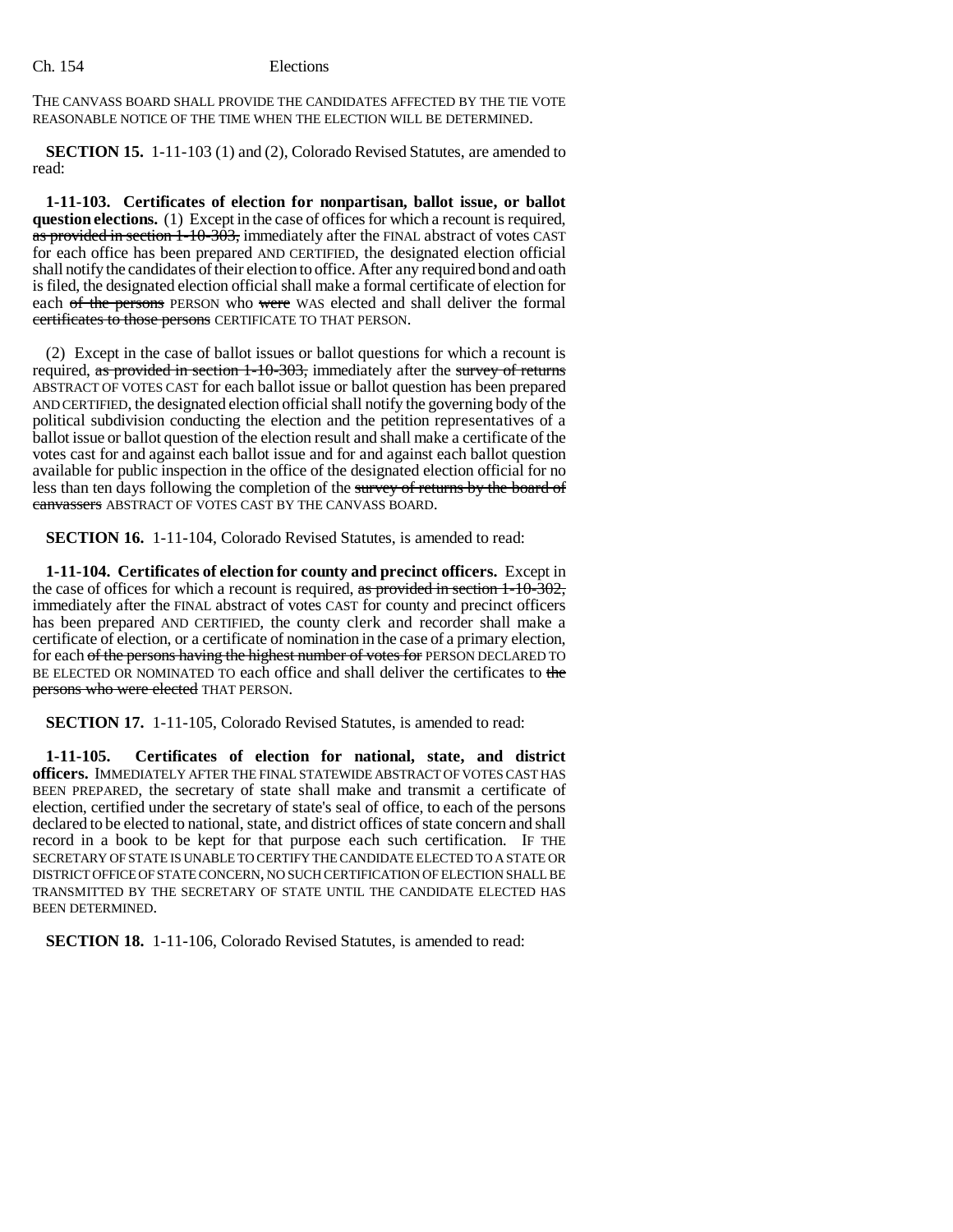**1-11-106. Delivery of certified list of results.** Upon the organization of the house of representatives, the secretary of state shall deliver to the speaker of the house a certified list of candidates elected to each state office and of each member elected to the general assembly showing the member's district. IF THE SECRETARY OF STATE IS UNABLE TO CERTIFY THE CANDIDATE ELECTED TO STATE OFFICE OR THE MEMBER ELECTED TO THE GENERAL ASSEMBLY FROM A PARTICULAR DISTRICT, THE SECRETARY OF STATE SHALL ALSO DELIVER A LIST OF THE STATE OFFICES OR DISTRICTS FOR WHICH NO CERTIFICATION MAY BE MADE. The speaker, upon receipt of the CERTIFIED list AND, IF DELIVERED, THE LIST OF OFFICES AND DISTRICTS FOR WHICH NO CERTIFICATION MAY BE MADE and before proceeding to other business, shall open and announce the results in the presence of a majority of the members of both houses of the general assembly, who shall assemble for that purpose in the chamber of the house of representatives. The person having the highest number of votes for any of the offices shall be declared duly elected by the presiding officer of the joint assembly. The two houses on joint ballot shall then resolve any tie votes which are on the certified list of results.

**SECTION 19.** 1-11-201 (1) (c), (1) (d), (3) (b), and (3) (c), Colorado Revised Statutes, are amended to read:

**1-11-201. Causes of contest.** (1) The election of any candidate to any office may be contested on any of the following grounds:

(c) That an election judge or CANVASS board of canvassers has made an error in counting or declaring the result of an election that changed the result of the election;

(d) That an election judge, CANVASS board, of canvassers, or member of a CANVASS board of canvassers has committed malconduct, fraud, or corruption that changed the result of the election;

(3) The result of any election to determine a ballot issue or ballot question may be contested on any of the following grounds:

(b) That an election judge or CANVASS board of canvassers has made an error in counting or declaring the result of an election that changed the result of the election; or

(c) That an election judge, CANVASS board, of canvassers, or member of a CANVASS board of canvassers has committed misconduct, fraud, or corruption that changed the result of the election.

**SECTION 20.** 1-11-208 (2), Colorado Revised Statutes, is amended to read:

**1-11-208. Contests for state senator or representative.** (2) The contestor, within ten days after the completion of the official survey of the returns ABSTRACT OF VOTES CAST, shall file in the office of the secretary of state a verified statement of intention to contest the election, setting forth the name of the contestor, that the contestor is an eligible elector of the district, the name of the contestee, the office being contested, the time of the election, and the particular grounds for the contest, and shall serve a copy upon the contestee. The contestor shall file with the secretary of state a bond, with sureties, running to the contestee and conditioned to pay all costs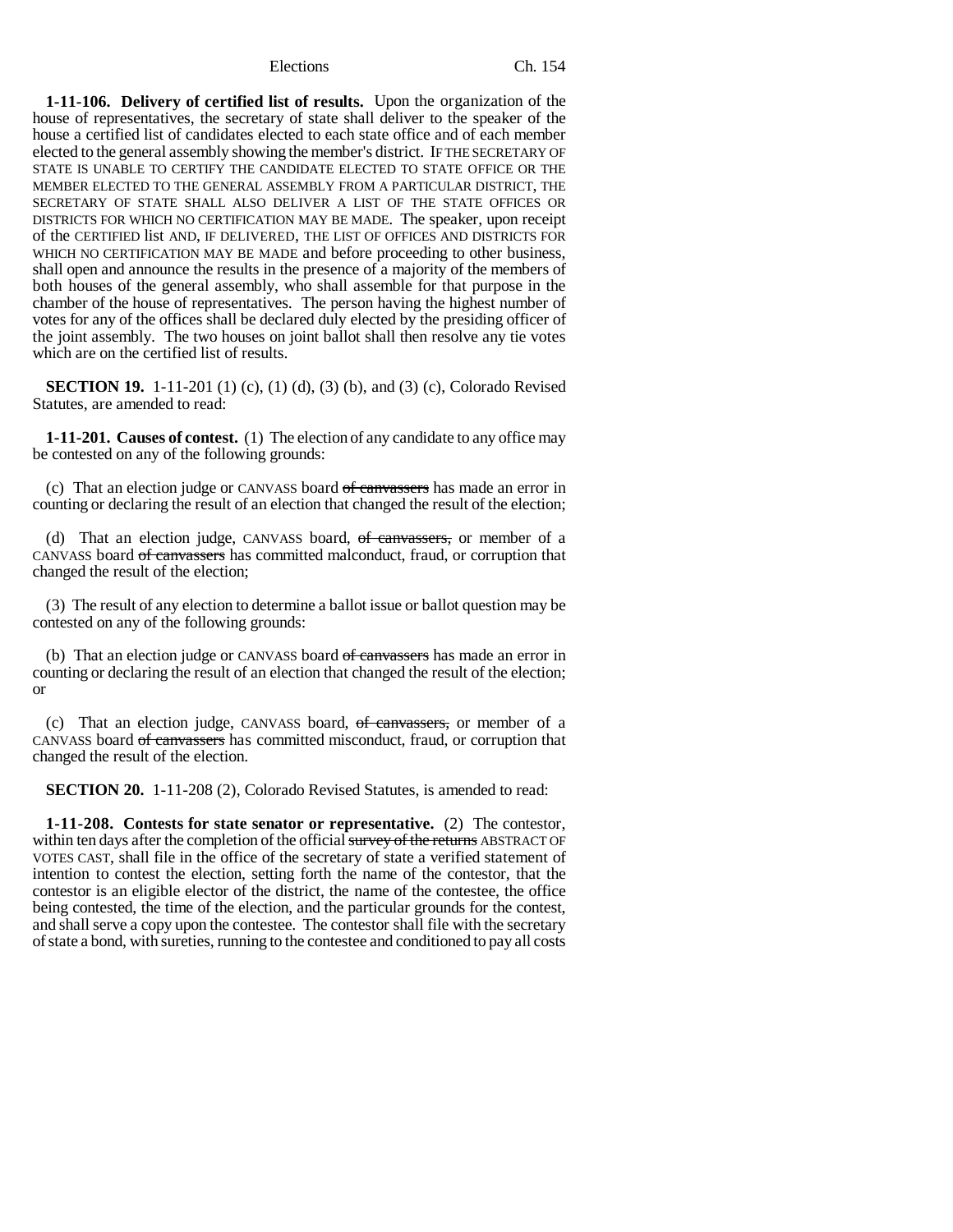in case of failure to maintain the contest. The secretary of state shall determine the sufficiency of the bond, and, if it is sufficient, approve it.

**SECTION 21.** 1-11-215, Colorado Revised Statutes, is amended to read:

**1-11-215. Recount in contests for county and nonpartisan elections.** If, at trial of any election contest as provided in sections  $1-\overline{11}-214$  and this section, the statement or counterstatement alleges an error in the survey of returns ABSTRACT OF VOTES CAST sufficient to change the result, the district judge has the power to order a recount of the ballots cast or the votes tabulated in the precincts in which the alleged error was made. The court may also require the production before it of witnesses, documents, records, and other evidence as may have or contain information regarding the legality of any vote cast or counted for either of the contesting candidates or a ballot issue or ballot question, or concerning the correct number of votes cast for a candidate or a ballot issue or ballot question. The court may order the returns corrected in accordance with the evidence presented and the court's findings.

**SECTION 22.** 1-12-119, Colorado Revised Statutes, is amended to read:

**1-12-119. Canvass of votes.** (1) For the recall of a partisan officer, the CANVASS board of canvassers shall be composed of one representative from each major political party and the county clerk and recorder. For the recall of a nonpartisan officer, the CANVASS board of canvassers shall be composed of the designated election official, one member of the governing body, and one eligible elector of the political subdivision.

(2) The CANVASS board of canvassers shall commence a survey of the returns on COMPLETE AN ABSTRACT OF VOTES CAST NO LATER THAN the day following the recall election. For state elections, the CANVASS board of canvassers shall contact the secretary of state on election night with the unofficial count. For county and all other elections, the CANVASS board of canvassers shall provide the governing body with the unofficial count at the opening of business hours on the day following the recall election.

(3) The certified survey of returns ABSTRACT OF VOTES CAST shall be sent by certified mail or hand delivered to the secretary of state for state elections and to the governing body for county and all other elections no later than the close of business on the fifth day after the recall election.

(4) If the majority of those voting on the recall question voted "yes", upon receipt of the certified survey of returns ABSTRACT OF VOTES CAST, the designated election official shall issue a certificate of election to the successor candidate who received the highest number of votes. A copy of the certificate shall be transmitted by the secretary of state to the appropriate house of the general assembly for recall elections concerning the general assembly and to the governor for the recall of all other elections of state officers. For all other recall elections, a copy of the certificate shall be transmitted to the governing body of the political subdivision.

**SECTION 23.** 1-13-722, Colorado Revised Statutes, is amended to read: